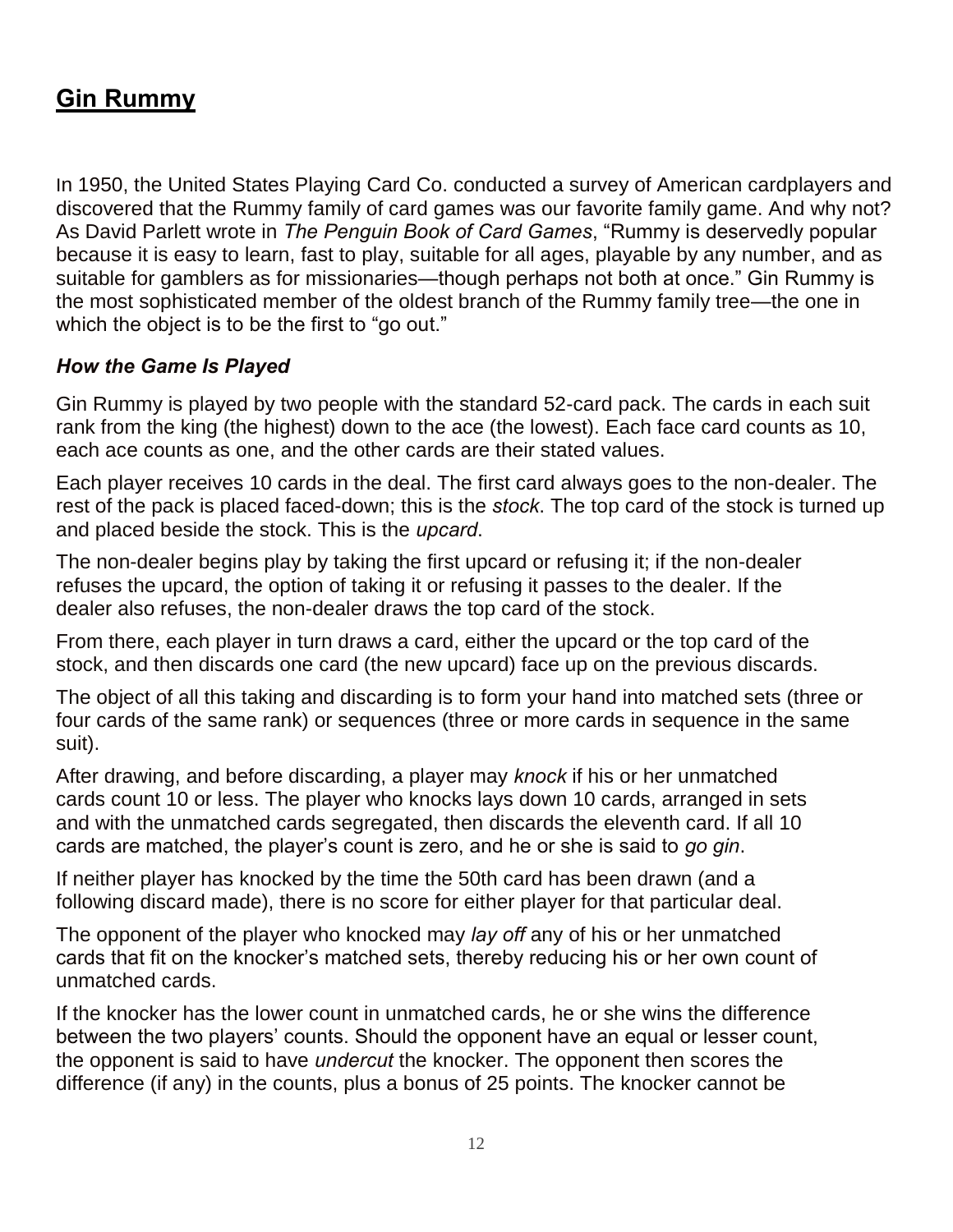undercut if he or she has gone gin. A player who goes gin scores the opponent's count of unmatched cards, if any, plus a bonus of 25.

The first player to accumulate 100 points wins the game. A 100-point bonus is added to the winner's score. Then each player adds 25 points to his or her total score for each hand won; this is called a *box* or *line* bonus. The winner wins the difference in total scores. If the loser did not score a point, this difference is doubled. A game like that is called a *shutout* or a *schneider*, and the loser has been *skunked*.

## *Strategies*

Although gaining three sets almost always assures you a knock, the clock is ticking fast, and the hand may end before you're ready. The important thing is that you beat your opponent to the punch, knock first and take the points derived from the other player's deadwood. Make it your overall goal to form two sets and retain a mix of lower cards (adding up to 10 or less). This is the fastest means of knocking first. However, to get to this point, you should understand the difference between the early and late phases of the game and the different strategies required during each.

You have the option here of taking the 3 of spades. This may appear to be a good choice as it gives you a combination pair, and it's a low card (low cards are better when counting deadwood). However, getting good combinations doesn't help that much because forming sets wins games of Gin Rummy. You should almost always draw from the stock, unless you can form a set or extend an existing set by taking the discard. In this case, you decide to draw, pulling an 8 of clubs.

The 8 of clubs doesn't help your hand at all, and you discard it. In this situation, it's obvious that keeping your jacks, queens, and kings is better than hanging onto the 8, because you have a pair of each. Even if you only had one king, you should probably keep that over the 8. Discarded face cards are very common, and your chances of matching a king via the discard pile are very high. For example, in this case your opponent is not likely to have a pair of kings (since you have two) and will probably discard a single king, so it doesn't end up as deadwood in his or her hand.

Your opponent takes the 8 and, not unexpectedly, discards a face card—the jack of diamonds.

You snap it up to form a set of three jacks. Now, your discard is more difficult. You have four very low cards and may want to hang onto them. However, with your low cards there is only one card that can complete a set, the 3 of clubs. Since it will be much easier for you to form a set with higher cards, you throw away the 4 of clubs.

Your opponent discards the 10 of spades. This card wouldn't form a set, so you ignore it. You draw from the stock, taking up the 2 of diamonds.

Now that the game has progressed several turns, you decide the time is right to rid your hand of kings and queens. Waiting up to six turns before getting rid of higher-ranking cards is normally an acceptable strategy, but with the 2 of diamonds added to your hand, all your